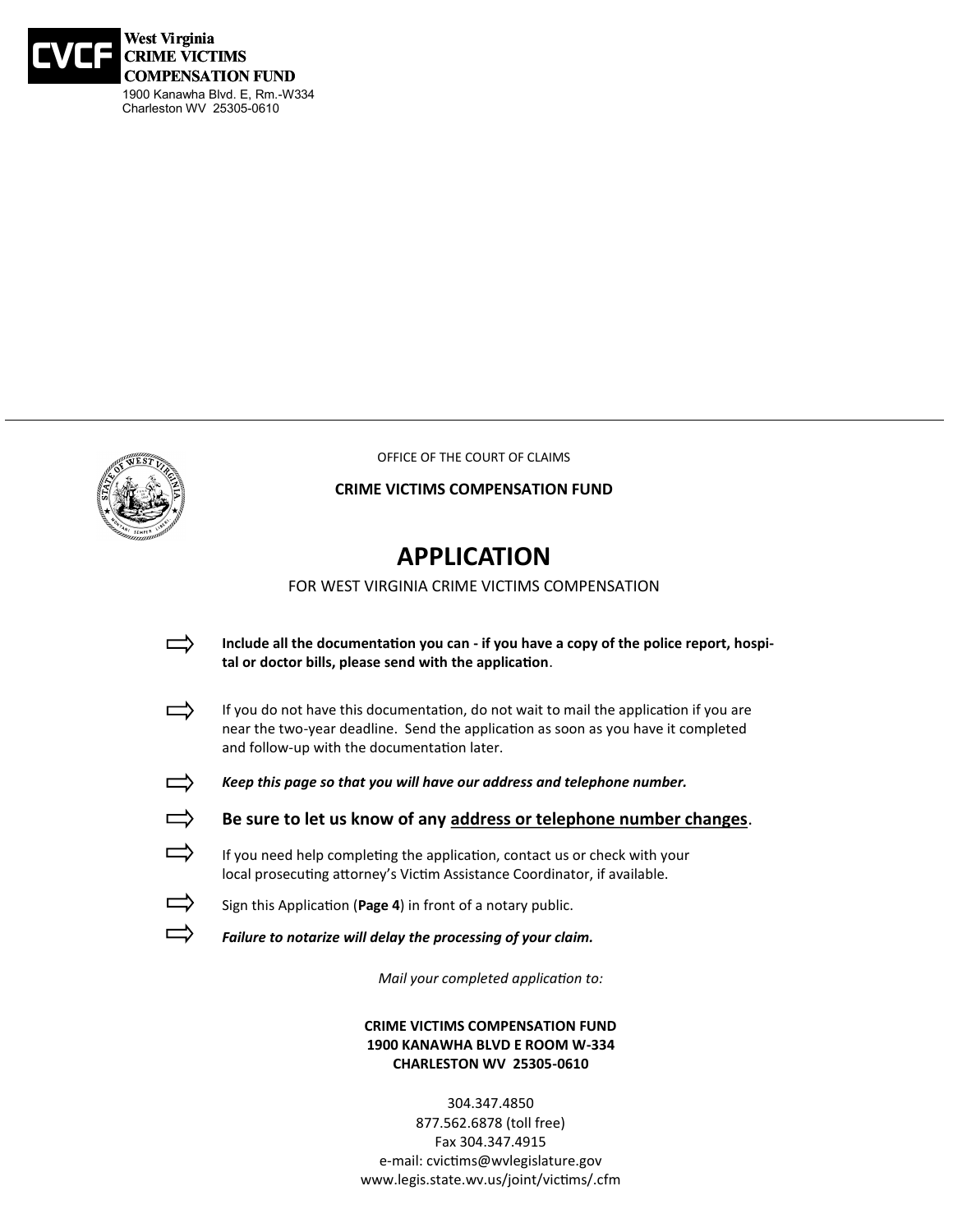## **INFORMATION**

| THE WEST VIRGINIA<br><b>CRIME VICTIMS</b><br><b>COMPENSATION FUND</b>                  | $\blacksquare$ | PROVIDES financial assistance to victims of crime for related expenses that<br>cannot be reimbursed from insurance or other sources.<br>COMPENSATION for medical, funeral/burial expenses, work loss, mileage<br>to a medical treatment facility and to court for the prosecution of the<br>offender, mental health counseling, and relocation expenses.<br>ADMINISTERED by the West Virginia Court of Claims. |
|----------------------------------------------------------------------------------------|----------------|----------------------------------------------------------------------------------------------------------------------------------------------------------------------------------------------------------------------------------------------------------------------------------------------------------------------------------------------------------------------------------------------------------------|
| <b>HOW IS THE SYSTEM</b><br><b>FUNDED?</b>                                             |                | EVERY person who is convicted of or pleads guilty to a misdemeanor or felony<br>offense, other than a non-moving traffic violation, is assessed additional court<br>costs, which are transmitted to the State Treasurer for deposit into the Crime<br>Victims Compensation Fund.<br>NO tax dollars are used.                                                                                                   |
| <b>WHO CAN FILE A</b><br><b>CLAIM?</b>                                                 |                | ANY innocent victim who suffers personal injury as the result of a crime.<br>ANY individual who is the dependent of a deceased victim of crime.<br>(A dependent is one who has received over one half of his/her support from the<br>victim.)                                                                                                                                                                  |
| <b>WHAT IS REQUIRED?</b>                                                               |                | The crime MUST be reported to law enforcement officials within 72 hours.<br>The claimant must fully cooperate with law enforcement officials.<br>The claim for compensation MUST BE FILED within 2 years of the date of the<br>crime.                                                                                                                                                                          |
| <b>IS THERE A LIMIT TO</b><br>THE AMOUNT<br><b>RECOVERABLE?</b>                        |                | In injury claims, the maximum is \$35,000.00.<br>In death claims, the maximum is \$50,000.00 (including \$10,000.00 for funeral<br>and burial expenses.)                                                                                                                                                                                                                                                       |
| <b>HOW IS A CLAIM</b><br>PROCESSED?                                                    |                | The Claim Investigator reviews the claim and files a Finding of Fact and<br>Recommendation.<br>$\bigstar$ A Judge of the Court of Claims evaluates the claim without a hearing and<br>renders a decision.<br>A hearing on the matter will be held if either the claimant or the Claim<br>Investigator disagrees with the decision rendered.                                                                    |
| <b>IS THE LOSS OF OR</b><br><b>DAMAGE TO</b><br><b>PROPERTY</b><br><b>RECOVERABLE?</b> |                | No. Damaged or stolen property, including money, is <b>NOT</b> recoverable.<br>However, prosthetic devices such as eyeglasses and dentures are<br>compensable.                                                                                                                                                                                                                                                 |
| <b>IS THERE A FILING FEE?</b>                                                          |                | No.                                                                                                                                                                                                                                                                                                                                                                                                            |
| <b>DO YOU NEED AN</b><br><b>ATTORNEY?</b>                                              |                | No. But if a claimant seeks the services of an attorney to file the claim,<br>reasonable fees will be paid by the Fund at no cost to the claimant.                                                                                                                                                                                                                                                             |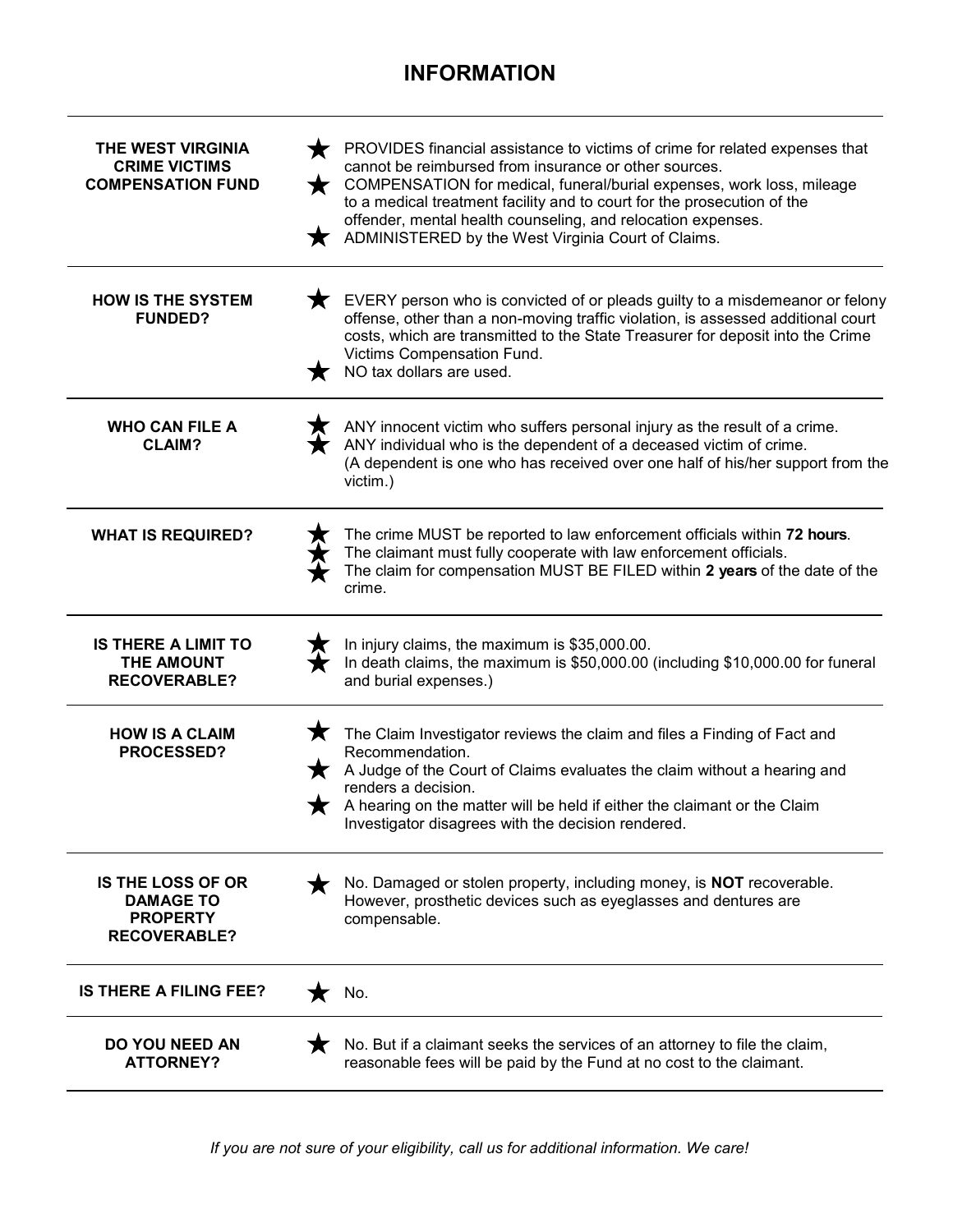Office Use Only

Date Received:

West Virginia Crime Victims Compensation Fund 1900 Kanawha Blvd., E., Room W-334 Charleston, WV 25305-0610

Voice: 304-347-4850 & 877-562-6878 Fax: 304-347-4915 Email: cvictims@wvlegislature.gov

|            | Office Use Only |  |
|------------|-----------------|--|
| Claim No.: |                 |  |
| CV-        |                 |  |

# **APPLICATION**

PLEASE COMPLETE **ALL SECTIONS** and **PRINT CLEARLY**

| <b>VICTIM</b> Information                                                                                                                                                                                                                                                                     | <b>CLAIMANT</b> Information                                                                                                                                        |
|-----------------------------------------------------------------------------------------------------------------------------------------------------------------------------------------------------------------------------------------------------------------------------------------------|--------------------------------------------------------------------------------------------------------------------------------------------------------------------|
| <b>VICTIM'S FIRST NAME</b><br>MI<br><b>VICTIM'S LAST NAME</b>                                                                                                                                                                                                                                 | <b>CLAIMANT'S FIRST NAME</b><br>MI<br><b>CLAIMANT'S LAST NAME</b>                                                                                                  |
| <b>VICTIM'S MAILING ADDRESS</b>                                                                                                                                                                                                                                                               | <b>CLAIMANT'S MAILING ADDRESS</b>                                                                                                                                  |
| <b>CITY</b><br><b>STATE</b><br>ZIP CODE<br>HOME PHONE NUMBER<br>(AREA CODE)                                                                                                                                                                                                                   | <b>CITY</b><br><b>STATE</b><br>ZIP CODE<br><b>HOME PHONE NUMBER</b><br>(AREA CODE)                                                                                 |
| (AREA CODE) DAYTIME PHONE NUMBER                                                                                                                                                                                                                                                              | (AREA CODE) DAYTIME PHONE NUMBER                                                                                                                                   |
| E-MAIL ADDRESS (please print clearly)                                                                                                                                                                                                                                                         | E-MAIL ADDRESS (please print clearly)<br>RELATIONSHIP TO VICTIM                                                                                                    |
| SOCIAL SECURITY NUMBER (LAST 4 DIGITS)<br><b>DATE OF BIRTH</b><br>American Indian or Alaska Native<br>Asian                                                                                                                                                                                   | $XXX$ — $XX$ —<br>SOCIAL SECURITY NUMBER (LAST 4 DIGITS)<br><b>DATE OF BIRTH</b>                                                                                   |
|                                                                                                                                                                                                                                                                                               |                                                                                                                                                                    |
| <b>Black or African American</b><br>Caucasian / White Non-Latino<br>Native Hawaiian or Other Pacific Islander<br>Hispanic or Latino<br><b>Multiple Races</b><br>Other and the contract of the contract of the contract of the contract of the contract of the contract of the<br>Not Reported | <b>ADDITIONAL VICTIM INFORMATION</b><br>Single<br>Male<br>Female<br>Married<br>Unknown<br>Separated<br>Divorced<br>Are you claiming mileage expense? (Victim ONLY) |
|                                                                                                                                                                                                                                                                                               | To Court<br>To Medical Treatment Facility<br><b>VICTIM EMPLOYMENT INFORMATION</b>                                                                                  |
| Was the Victim employed on the date of the injury?<br><b>NO</b><br>Did the Victim lose earnings that were not reimbursed?<br>ΝO<br>Did the Victim lose work due to injury?<br>NO.                                                                                                             | YES( )<br>YES (<br>YES (                                                                                                                                           |
| <b>EMPLOYER'S FULL NAME</b><br>ADDRESS                                                                                                                                                                                                                                                        | <b>CITY</b><br>STATE/ZIP                                                                                                                                           |

1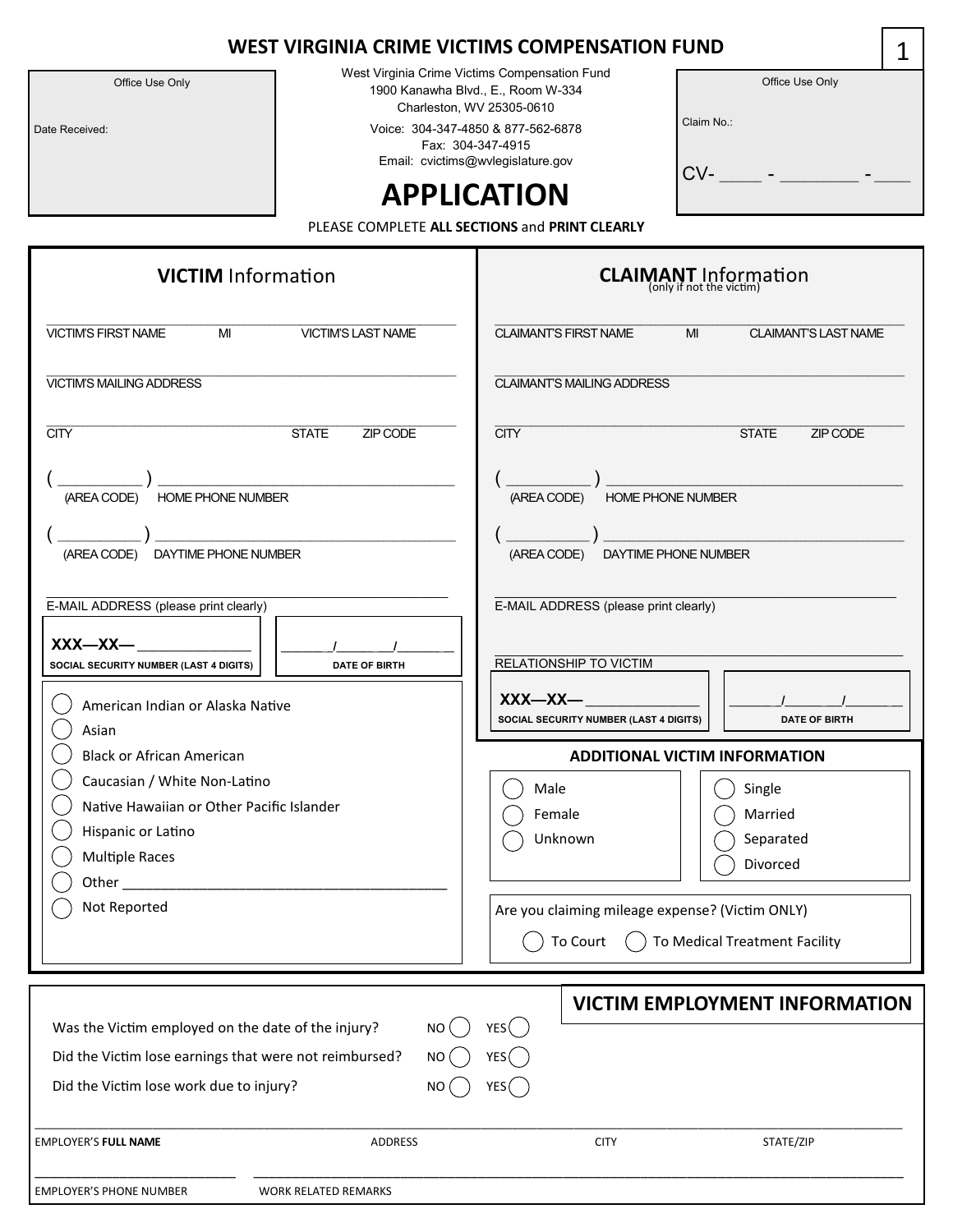# **CRIME INFORMATION**

|                                                                                                                                                                                                                                                                                                                                                               |                                                                                                                  | COUNTY OF CRIME: Network and the state of the state of the state of the state of the state of the state of the                                                                                                                                                                  |
|---------------------------------------------------------------------------------------------------------------------------------------------------------------------------------------------------------------------------------------------------------------------------------------------------------------------------------------------------------------|------------------------------------------------------------------------------------------------------------------|---------------------------------------------------------------------------------------------------------------------------------------------------------------------------------------------------------------------------------------------------------------------------------|
| <b>LOCATION WHERE INJURY OCCURRED</b><br>POLICE AGENCY CRIME WAS REPORTED TO<br><b>ADDRESS</b><br><b>INVESTIGATING OFFICER'S NAME (if known)</b><br>/________/<br>Date Reported<br><b>Time Reported</b><br>2nd Suspect's Name<br>Suspect's Name<br>Adult <sub>[</sub><br>Juvenile<br>Did the victim know the suspect(s)?<br>Yes<br>If yes, in what way?<br>No | <b>CITY</b><br><b>CITY</b><br>Juvenile<br>Adult <sub>[</sub>                                                     | <b>STATE/ZIP CODE</b><br><b>STATE/ZIP CODE</b><br>WHO REPORTED THE INCIDENT TO POLICE? (IF KNOWN)<br>If not reported within 72 hours, explain why<br>3rd Suspect's Name<br><b>Adult</b><br>Juvenile<br>Was victim living in same<br>Yes<br>household with suspect(s)? $ $<br>No |
| Please check the box that most closely describes the type of crime that occurred:<br><b>Adult Sexual Assault</b><br>Arson<br>Assault<br><b>Child Physical Abuse/Neglect</b><br>Child Pornography: Production/Possession/Distribution<br>Child Sexual Abuse<br>DUI/DWI Incident                                                                                | <b>Elder Abuse</b><br>Homicide<br>Human Trafficking: Sex/Labor<br>Robbery<br>Stalking<br>Terrorism/Mass Violence | Hate Crime: Racial/Religious/Gender/Sexual Orientation/Other                                                                                                                                                                                                                    |
| <b>Court Proceedings</b><br>Has the suspect(s) been charged? $\Box$ Yes $\Box$ No<br>COURT: Magistrate Court Circuit Court Juvenile Court Other (Specify) _______________________________<br>Narrative-In your own words, briefly describe what happened. Please do not write "See police report." Use additional sheets if necessary.                        |                                                                                                                  |                                                                                                                                                                                                                                                                                 |

\_\_\_\_\_\_\_\_\_\_\_\_\_\_\_\_\_\_\_\_\_\_\_\_\_\_\_\_\_\_\_\_\_\_\_\_\_\_\_\_\_\_\_\_\_\_\_\_\_\_\_\_\_\_\_\_\_\_\_\_\_\_\_\_\_\_\_\_\_\_\_\_\_\_\_\_\_\_\_\_\_

2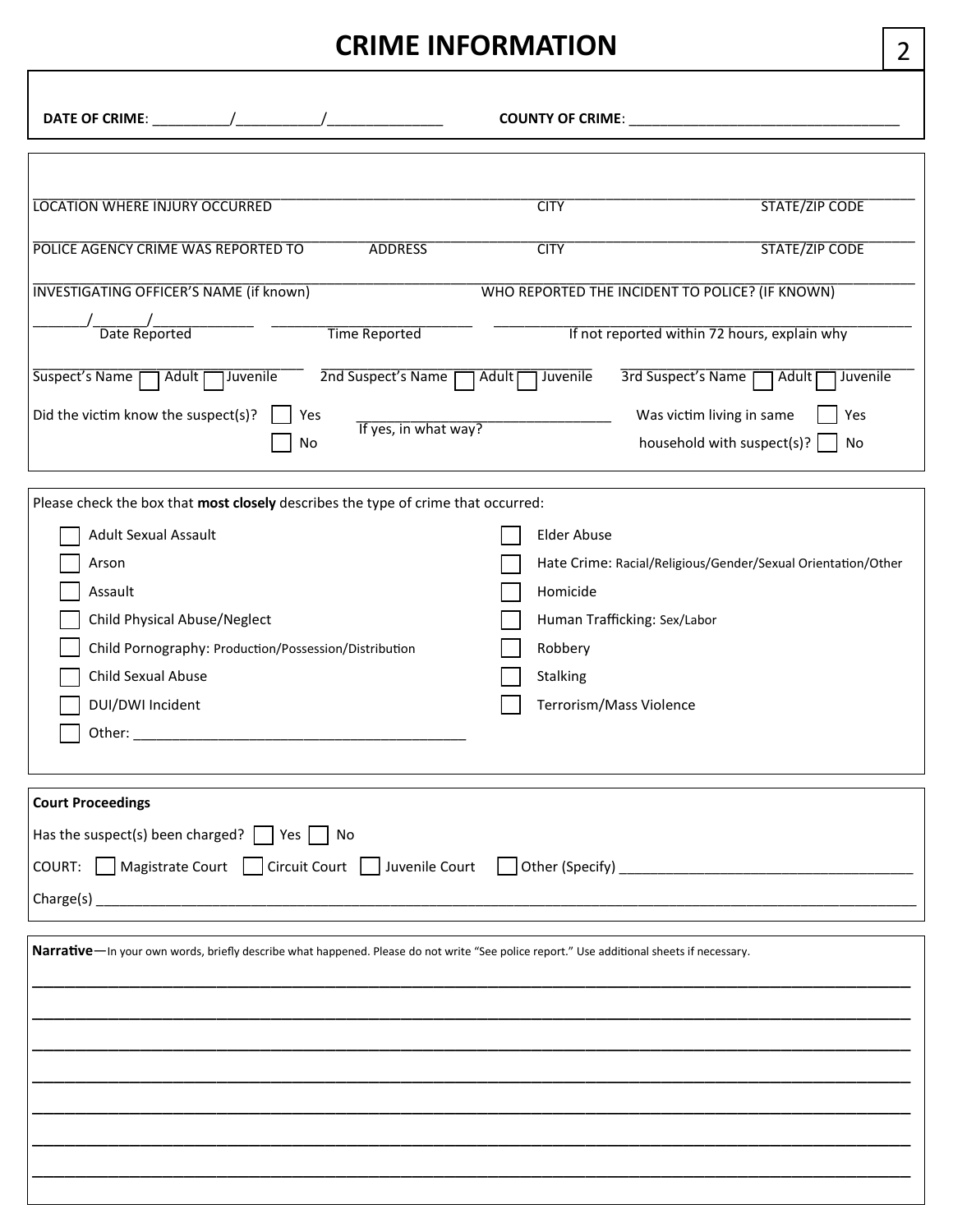|                                                                                                                                                                                                                                                                                                                         |                         | <b>VICTIM'S INJURY INFORMATION</b>                                                          |                                                                                                                         |                                      | 3 |
|-------------------------------------------------------------------------------------------------------------------------------------------------------------------------------------------------------------------------------------------------------------------------------------------------------------------------|-------------------------|---------------------------------------------------------------------------------------------|-------------------------------------------------------------------------------------------------------------------------|--------------------------------------|---|
| <b>BRIEFLY DESCRIBE VICTIM'S INJURIES</b>                                                                                                                                                                                                                                                                               |                         |                                                                                             |                                                                                                                         |                                      |   |
| WHERE WAS THE VICTIM TAKEN FOR EMERGENCY TREATMENT? ADDRESS<br>Was the victim hospitalized? $YES$ NO From _______                                                                                                                                                                                                       |                         | <b>DATE</b>                                                                                 | <b>CITY</b>                                                                                                             | <b>STATE/ZIP CODE</b><br><b>DATE</b> |   |
| HOSPITAL NAME (IF DIFFERENT FROM EMERGENCY TREATMENT FACILITY) ADDRESS                                                                                                                                                                                                                                                  |                         |                                                                                             | <b>CITY</b>                                                                                                             | <b>STATE/ZIP CODE</b>                |   |
| <b>IMPORTANT:</b><br>SUBMIT A COPY OF EACH OF THE VICTIM'S MEDICAL BILLS. INSURANCE STATEMENTS ARE NOT ACCEPTABLE.                                                                                                                                                                                                      |                         |                                                                                             |                                                                                                                         |                                      |   |
|                                                                                                                                                                                                                                                                                                                         |                         | <b>VICTIM'S DEATH INFORMATION</b>                                                           |                                                                                                                         |                                      |   |
|                                                                                                                                                                                                                                                                                                                         |                         |                                                                                             |                                                                                                                         |                                      |   |
| <b>FUNERAL HOME</b>                                                                                                                                                                                                                                                                                                     | <b>ADDRESS</b>          |                                                                                             | <b>CITY</b>                                                                                                             | <b>STATE/ZIP CODE</b>                |   |
| NAME OF EXECUTOR OR ADMINISTRATOR OF VICTIM'S ESTATE, if any ADDRESS                                                                                                                                                                                                                                                    |                         |                                                                                             | <b>CITY</b>                                                                                                             | <b>STATE/ZIP CODE</b>                |   |
| COPIES OF THE FOLLOWING DOCUMENTS SHOULD BE SUBMITTED WITH THE APPLICATION OR AS SOON AS POSSIBLE THEREAFTER:<br>DEATH CERTIFICATE ~ SOCIAL SECURITY BENEFIT INFORMATION ~ FUNERAL & BURIAL EXPENSES<br>COURT ORDER FOR ADMINISTRATOR OF ESTATE ~ PROOF OF GUARDIANSHIP ~ BIRTH CERTIFICATES OF VICTIM'S MINOR CHILDREN |                         |                                                                                             |                                                                                                                         |                                      |   |
| <b>INSURANCE AND REIMBURSEMENT SOURCES</b><br>By law, you must first use all existing sources of<br>financial assistance or reimbursement, including<br>all insurances before receiving payment from<br>the Crime Victims Compensation Fund.                                                                            |                         | <b>MEDICAID</b><br>HEALTH INSURANCE<br><b>AUTO INSURANCE</b><br><b>WORKERS COMPENSATION</b> | CHECK ALL COVERAGE TYPES HELD BY THE VICTIM AT TIME OF INCIDENT<br><b>MEDICARE</b><br>SOCIAL SECURITY<br>LIFE INSURANCE |                                      |   |
| <b>INSURANCE COMPANY NAME</b>                                                                                                                                                                                                                                                                                           | <b>ADDRESS</b>          |                                                                                             | <b>CITY</b>                                                                                                             | <b>STATE/ZIP CODE</b>                |   |
| DEPENDENTS OF VICTIM INFORMATION                                                                                                                                                                                                                                                                                        |                         |                                                                                             |                                                                                                                         |                                      |   |
| A DEPENDENT IS ONE WHO HAS RECEIVED OVER ONE HALF OF HIS/HER SUPPORT FROM THE VICTIM.                                                                                                                                                                                                                                   |                         |                                                                                             |                                                                                                                         |                                      |   |
| <b>DEPENDENT'S NAME</b><br>DEPENDENT'S FULL ADDRESS                                                                                                                                                                                                                                                                     |                         |                                                                                             | RELATIONSHIP TO VICTIM                                                                                                  | DATE OF BIRTH                        |   |
|                                                                                                                                                                                                                                                                                                                         |                         |                                                                                             |                                                                                                                         |                                      |   |
| ATTORNEY INFORMATION (if applicable)<br>You are not required to have an attorney to file your application. However, if you do, the attorney fees are paid by the Crime Victims Fund.<br>Attorney is ATTORNEY OF RECORD<br>(All communication will be with ATTORNEY)                                                     |                         |                                                                                             | Attorney is ASSISTING ONLY<br>(All communication will be with CLAIMANT/VICTIM)                                          |                                      |   |
| <b>ATTORNEY'S NAME</b>                                                                                                                                                                                                                                                                                                  | <b>ADDRESS</b>          | <b>CITY</b>                                                                                 | <b>STATE/ZIP CODE</b>                                                                                                   |                                      |   |
| <b>ATTORNEY'S SIGNATURE</b>                                                                                                                                                                                                                                                                                             | <b>TELEPHONE NUMBER</b> |                                                                                             | ATTORNEY'S EMAIL ADDRESS (please print clearly)                                                                         |                                      |   |